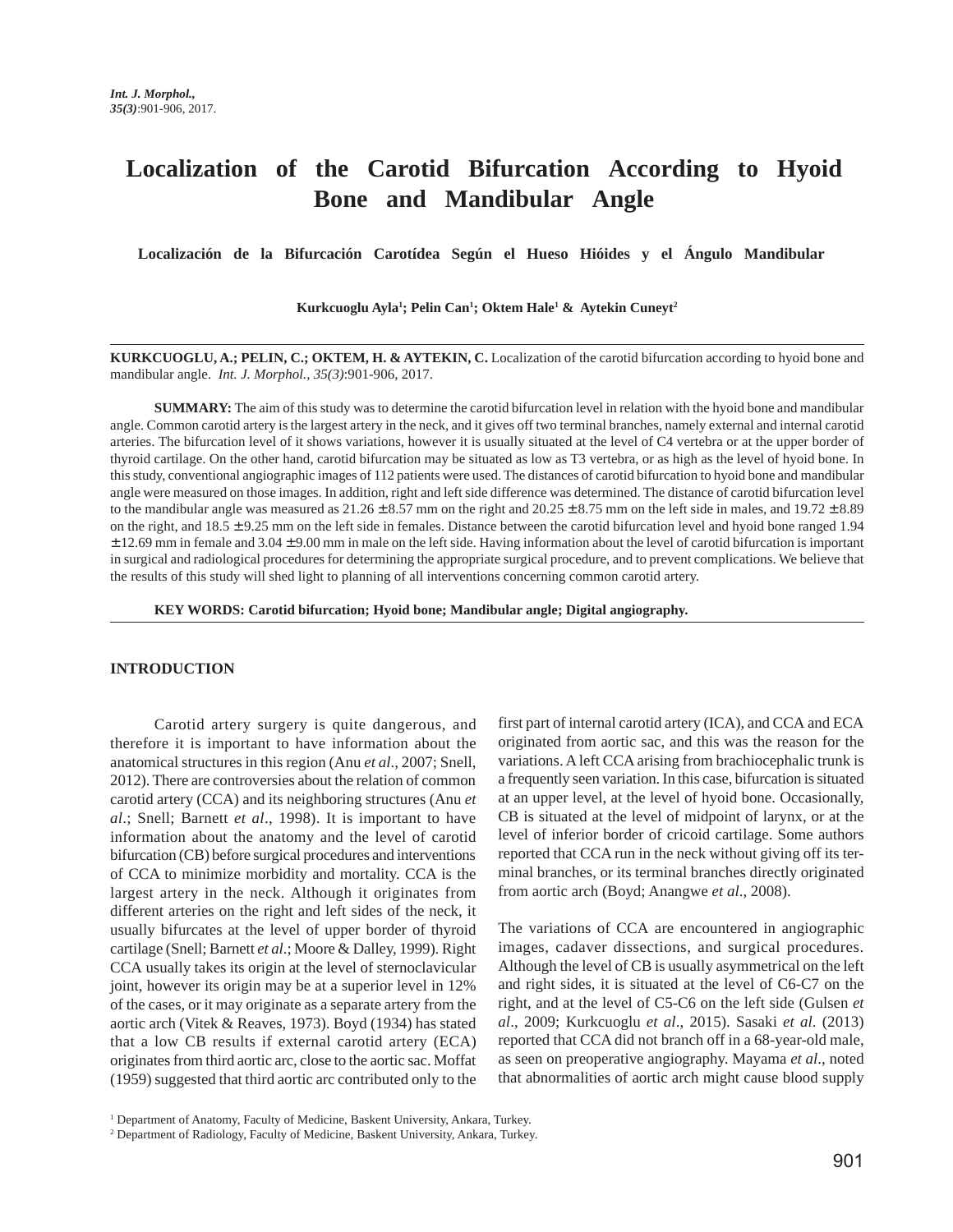problems in brain, since it might change blood flow pattern of the cerebral arteries (Manyama *et al*., 2011). Having information about the possible variations of CCA and external carotid artery is quite important in head and neck surgery (Prajakta *et al*., 2011). Close neighborhood is important particularly for the surgical procedures of recurrent laryngeal nerve, vertebral artery, and thyroid gland (Gulsen *et al*.).

In this study, we aimed to determine the variations of CB level in relation with two different reference points, analyze the differences between right and left sides, and investigate the relation between level of CB and the length of neck.

## **MATERIAL AND METHOD**

All measurements were performed retrospectively on conventional angiography images of 112 patients (70 males, 42 females) between the ages of 22 and 91 years, in Radiology Department of Baskent University Faculty of Medicine. Our study was approved by Institutional Review Board (KA 14/19). Digital subtraction angiography (DSA) device (Siemens Artis Zee monoplan) was used in all patients. The patients were prepared for the procedure under standard sterile conditions, while they were lying on the angiography table. Following local anesthesia, a 4F or 5F introducer was placed into the right or left common femoral artery. A 4F pig-tail catheter glide was advanced into the aortic arch through the guidewire, and aortic arch aortography was performed. Later, the branches were selectively catheterized with Simon 1 and Simon 2 catheters. The images obtained were installed into CT Leonardo, MR Satellite work stations, and the measurements were made. The patients' heads were held still in neutral position using a strap, all through the procedure. Radiograms obtained in all other positions (hyperextension, lateral rotation etc.) except neutral position were excluded from the study. In each patient, lateral (left or right) and oblique (left or right) radiograms were obtained during selective CCA injections. In some cases, an anteroposterior radiogram was also obtained.

The same investigator determined the distance of CB to the mandibular angle and body of hyoid bone on both sides (Fig. 1). The distance between the mandibular angle and midpoint of the clavicle was used to measure the length of neck. The patients who had neck surgery or interventions directed to CCA or its branches were excluded from the study. In addition, presence of hyperextension or excessive lateral rotations of the neck during the procedure were regarded as exclusion criteria.

**Statistical analysis.** The analysis of data was performed with SPSS 17.0 (SPSS Ver. 17.0, Chicago IL, USA) statistical package program. The normality of distribution of the variables was analyzed with Shapiro-Wilk test. The homogeneity of the group variances was analyzed with Levene test. Student's t- test was used for comparison of the means of parametric variables between two independent groups. The means of two dependent groups were compared using paired t- test. The medians of two independent groups' variables that did not fulfill the prerequisites for the parametric tests were compared with Mann Whitney U test. The medians of dependent groups were compared with Wilcoxon test. The correlations among the variables were analyzed with Spearman rho correlation coefficient. The categorical variables were presented as frequency (n) and percent  $(\%)$ . P<0.05 was regarded as statistically significant.

#### **RESULTS**

The bifurcation level of the CCA was analyzed on the angiography images of 70 males and 42 females. The ages of the females ranged between 32 and 90 years (71.34 ± 10.21 years), and the ages of the males ranged between 22 and 82 years  $(71.24 \pm 11.34 \text{ years})$ . The neck length was  $57-114$  mm  $(76.60 \pm 11.03$  mm) in female and 45-108 mm  $(75.70 \pm 10.14 \text{ mm})$  in males, without any statistically significant difference between the genders (p≥0.05) (Table I).

All measurements were performed bilaterally, and it was found that CB was at the level of the mandibular angle or below it in all patients. The results are presented in Table II. CB was exactly at the level of the mandibular angle in 2 women and in one man on the right side, and in one woman and in two men on the left side. CB- the mandibular angle was found longer in men compared to women on the both sides. There was no difference between the right and left sides for distance of CB to the mandibular angle ( $p=0.349$  for males and  $p=0.417$  for females).

The position of CB in relation with hyoid bone was analyzed: 0 indicated a CB at the level of hyoid bone,  $(+)$ indicated a CB above the level of hyoid bone, and (-) indicted a CB below the level of hyoid bone. When all patients were taken into consideration, CB was at the level of the hyoid bone in 39.0 %, below it in 25.0 %, and above it in 36.0 % of the patients on the right side. On the left side, CB was at the level of hyoid bone in 31.0 %, below it in 23.0 %, and above it in 46 % of the patients. The differences were not statistically significant (p=0.176 for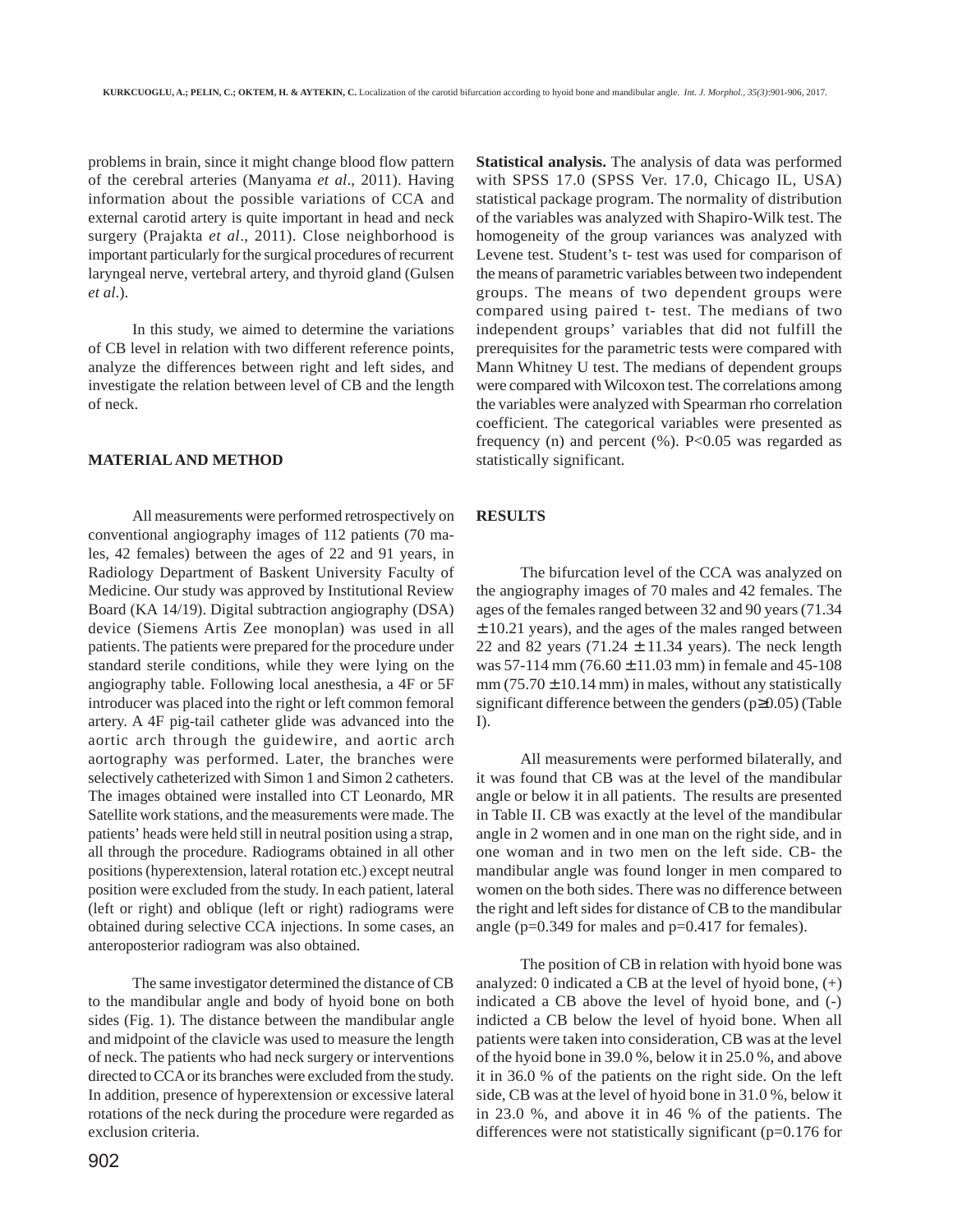| racio i: The age () car) and neen fengths (film) of the patients. |                   |                   |       |  |  |  |
|-------------------------------------------------------------------|-------------------|-------------------|-------|--|--|--|
|                                                                   | Female            | Male              | p     |  |  |  |
|                                                                   | $(n=42)$          | $(n=70)$          |       |  |  |  |
| Age (years)                                                       | $71.34 \pm 10.21$ | $71.24 \pm 11.34$ | 0.501 |  |  |  |
| $Mean \pm SD$                                                     |                   |                   |       |  |  |  |
| Median (min-max)                                                  | 73.50 (37-81)     | $76.00(22 - 82)$  |       |  |  |  |
| Neck length (mm)                                                  | $76.60 \pm 11.03$ | $75.70 \pm 10.14$ | 0.892 |  |  |  |
| Mean $\pm$ SD                                                     |                   |                   |       |  |  |  |
| Median (min-max)                                                  | $72.00(57 - 114)$ | 77.50 (45-108)    |       |  |  |  |

Table I. The age (year) and neck lengths (mm) of the patients.

males, and  $p=0.905$  for females). CB-hyoid bone is presented in Table II. CB was above the level of hyoid bone only in 6 men on the right side, and it was below the level of hyoid bone on the left side.

 The CB levels were asymmetrical in 7 (6.25 %) males in relation to the level of the hyoid bone on the right and the left sides. The CB level was below the level of the hyoid bone on the right side, and it was above the level of hyoid bone on the left side in 3 of those patients. In addition, CB level was above the level of the hyoid bone on the right side, and below the level of the hyoid bone on the left side in 4 male patients. This situation was not observed in female participants.

We analyzed the relation of neck length with the distance of CB to the mandibular angle. We calculated the mandibular angle / neck length for this purpose. This ratio was 1/3.62 on the right and 1/3.80 on the left side in women, and 1/3.95 on the right and 1/ 4.01 on the left side in men. As a practical result, we may say that CB is situated at the intersection point of upper 1⁄4 and lower 3⁄4 of the neck.



Fig. 1. Localization of the carotid bifurcation according to hyoid bone and mandibular angle. MA: mandibular angle, HB: hyoid bone, CB: carotid bifurcation, CB-MA: the distances of carotid bifurcation to mandibular angle, CB-HB: the distances of carotid bifurcation to hyoid bone.

|             | $CB$ - The mandibular angle $(mm)$ |                  | $CB - H$ yoid bone (mm) |                 |                  |       |
|-------------|------------------------------------|------------------|-------------------------|-----------------|------------------|-------|
|             | Right side                         | Left side        | p                       | Right side      | Left side        |       |
|             | $Mean \pm SD$                      | $Mean \pm SD$    |                         | $Mean \pm SD$   | $Mean \pm SD$    |       |
|             | Median (min-max)                   | Median (min-max) |                         | Median(min-max) | Median(min-max)  |       |
| emale       | $19.72 \pm 8.89$                   | $18.5 \pm 9.25$  | 0.417                   | $2.31 \pm 9.08$ | $1.94 \pm 12.69$ | 0.905 |
| $i=42$      | $22.00(0-36)$                      | $19.50(0-35)$    |                         | $0.00(-16-25)$  | $0.00(-34-34)$   |       |
| <b>fale</b> | $21.26 \pm 8.57$                   | $20.25 \pm 8.75$ | 0.349                   | $2.32 \pm 9.51$ | $3.04 \pm 9.00$  | 0.176 |
| $= 70$      | $21.00(0-44)$                      | $20.00(0-38)$    |                         | $0.00(-24-28)$  | $0.00(-20-28)$   |       |

Table II. The distances(mm) of carotid bifurcation to the mandibular angle and hyoid bone.

## **DISCUSSION**

In this study, the level of CB was determined in relation with the mandibular angle and hyoid bone in 112 patients. Previous studies usually determined the level of CB in relation with the levels of cervical vertebrae (Anangwe *et al*.; Gulsen *et al*.; Klosek & Rungruang, 2008). However, no studies up to date investigated two reference points we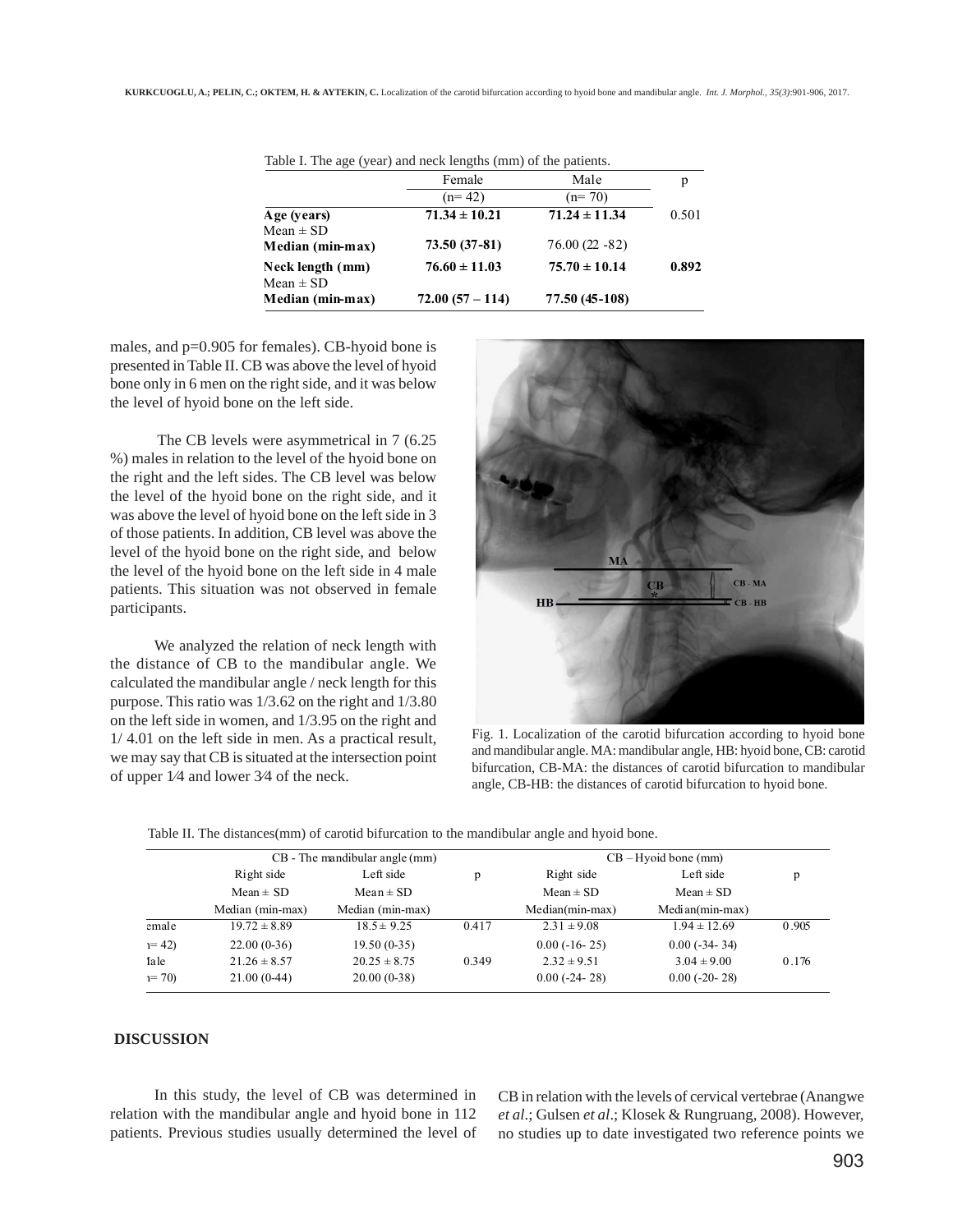used together, or showed the relation between neck length and mandibular angle in relation with CB level. Variations of CCA are clinically important in a number of surgical procedures including ligation of external carotid artery, intra-arterial administration of chemotherapeutic agents, interpretation of digital subtraction angiography, and during radical neck dissection (Gluncic *et al*., 2001; Riles *et al*., 1993). Most dissertations have stated that CCA bifurcates at the level of the superior border of thyroid cartilage (Klosek & Rungruang; Kurkcuoglu *et al*.; Moore & Dalley). Ito *et al*. (2006) reported a high common CB in 25 (31.2 %), a standard bifurcation (C4) in 46 (57.5 %), and low bifurcation in 9 (11.3 %) patients in their series of 80 cases.

Less commonly, authors described that CCA most commonly bifurcated at the tip of the greater horn of the hyoid bone (Morimoto *et al*., 1990). The hyoid bone may be palpated a few centimeters below and behind the chin, especially if the neck is extended. It may be palpated between the finger and thumb, and moved from side to side. The hyoid bone lies approximately at the level of third cervical vertebra (Stranding, 2005).

Prajacta *et al*., reported that left and right CB were situated 1 cm above the level of hyoid bone in a 72-year-old, male cadaver (Prajakta *et al*., 2011). Anangwe *et al*. found that CCA bifurcated at a high level in 63.8% of the cadavers, and the right CCA originated at a higher level in 10%, and at a lower level in 2.6% of the cadavers studied. Prajakta *et al*., used hyoid bone as a reference point for CB, and determined that the distance between CB and horn of hyoid bone was 1 cm on both sides. In may be seen that the results of all aforementioned studies are similar. In our study, the distance between CB and hyoid bone was found as  $2.31 \pm 9.08$  mm on the right, and  $1.94 \pm 12.69$  mm on the left side in women, and as  $2.32 \pm 9.51$  mm on the right and  $3.04 \pm 9.00$  mm on the left side in men. In men, CB was situated at a lower level on both sides. Our results were different from the other studies in the literature, because we did not measure the distance of CB to the greater horn of the hyoid bone, but to the midline of the body of the hyoid bone. We accepted this point as the reference point because the body of the hyoid bone may be more clearly identified on physical examination of neck, and structural alterations of the greater horn of hyoid bone on the right and left sides might cause different measurements.

Lo *et al*. (2006) performed a study on 36 cadavers, and found that the CCA bifurcated at the level of the body of the hyoid bone in 15 (88.9 %), at the superior border of thyroid cartilage in 11 (42.3 %), and at the tip of the greater horn of hyoid bone in 8 (15 %) cadavers. In 15 of 31 cadavers (48 %), the levels of CCA bifurcation were asymmetrical between the left and right sides. In an angiographic study, Morimoto *et al*.

emphasized that CB was usually situated at the level of C4 or above thyroid cartilage; however it might be as low as T3 vertebra or as high as superior to the hyoid bone. In our study, we analyzed both sides in 112 angiography images, and CB was seen above the hyoid bone in 46 %, at the level of the body of the hyoid bone in 31%, and below the hyoid bone in 23 % of the cases. Those results are similar to the results of Lo *et al*.

Gulsen *et al*. reported that the level of CB was asymmetrical on the left and right sides (at C6-C7 on the right side, and between C5 and C6 on the left side), and therefore one must be careful of the difference between the right and the left sides. An asymmetrical CB level was reported in 48% of the cases by Lo *et al*., in 33 % of females and 22 % of the males by Klosek & Rungruang, and in 37.5 % of the cases by Ito *et al*.

In our study, we found that the CB levels were asymmetrical in only 7 male patients, however such an asymmetry was not seen in females. Referring different levels of CB on the right and the left sides as "asymmetry" may be disputed; however CB localization was different on two sides in 6.25 % of the patients. In addition, in our study, we did not observe any asymmetry in relation with the mandibular angle. All CB were at the level of the mandibular angle, or below it.

Klosek & Rungruang analyzed the level of CB in relation with the cervical vertebrae (particularly C4), thyroid cartilage, and angle of mandible.

They reported that CB level was asymmetrical in 33% of males and 22 % of females, and there was no bifurcation in four cadavers. They also stated that the most frequently seen level was C4, the localization was not the same on the right and the left sides, it was usually 6 mm superior to the thyroid cartilage, and angle of mandible could be used as a reference point (Klosek & Rungruang). The authors reported that CB level was at a more inferior level in males, without any difference in the left or the right sides. Further, CB in the sample population was located below gonion (Go) of the mandible, and the CB–Go measurements varied from 1.0 to 4.8 cm in women, and from 1.0 to 6.5 cm in men. Mean CB– Go distances were as follows:  $3.3 \pm 0.8$  cm (right) and  $3.1 \pm$ 1.2 cm (left) in women, and  $3.5 \pm 0.9$  cm (right) and  $3.9 \pm 1.2$ cm (left) in men. Measurements of CB–Go on the left sides were significantly different in studied gender groups  $(P = 0.02)$ ; however, no statistical difference was found within each group for both sides. The CB–Go distance may be more useful in clinic due to easy evaluation. The Doppler ultrasound techniques indicated wide variability of CB location ranging from 0 to 7 cm below the gonion point, and the mean distance was  $3.2 \pm 0.1$  cm on the right side of the neck, and  $3.6 \pm 0.2$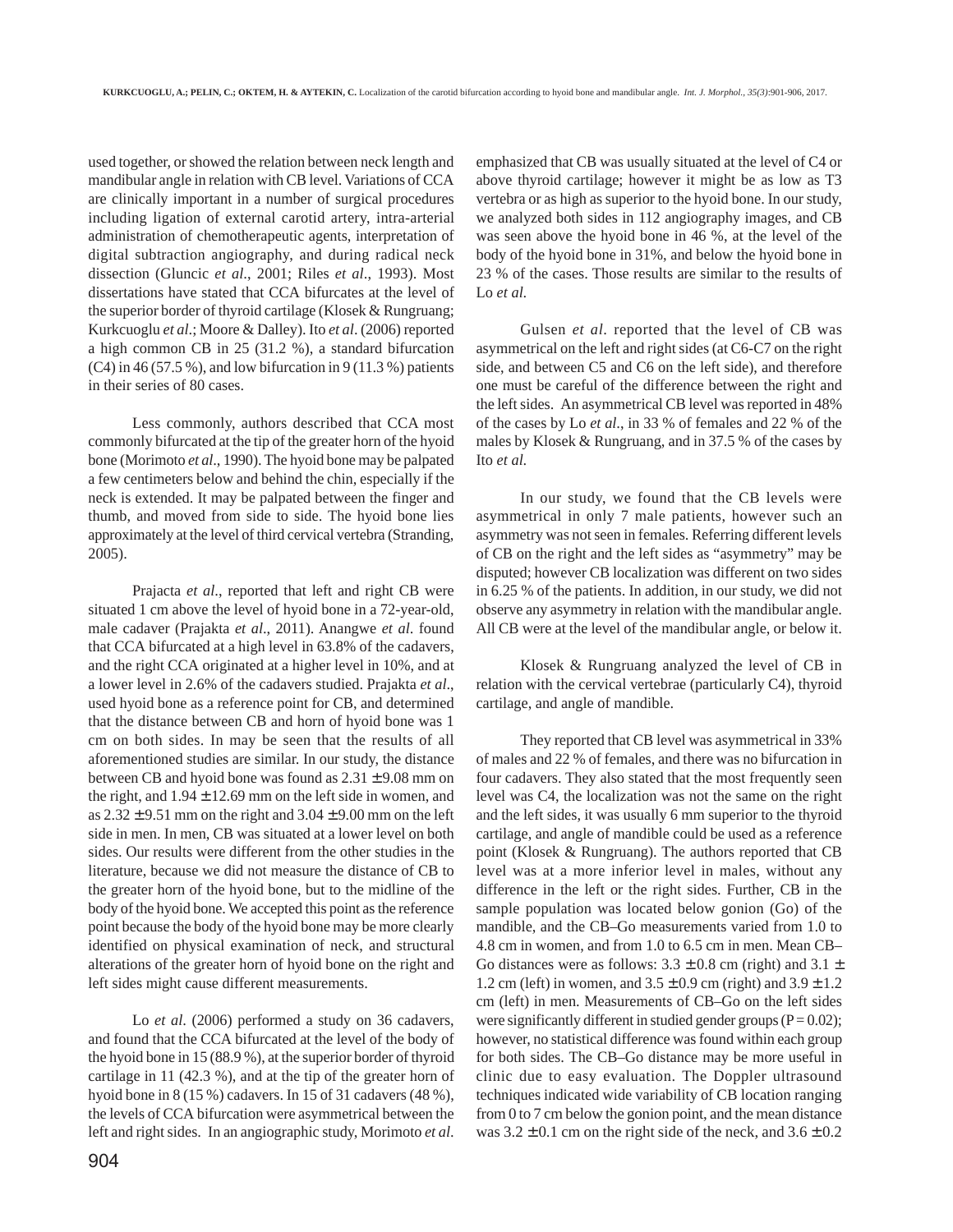cm on the left side, without a regard to gender (Schulz & Rothwell, 2001). Our result were similar to this study, however CB - the angle of the mandible- gonion was 19.72±8.89 mm on the right and 18.5±9.25 mm on the left side in women, and  $21.26 \pm 8.57$  mm on the right and  $20.25 \pm 8.75$  mm on the left side in men. Therefore, we found that CB level was closer to the angle of mandible without any difference between right and left sides. In our study, we also measured the lengths of the necks. The neck lengths were bilaterally longer in men (Table I). We determined the location of CB in relation with the neck length and its distance to angle of the mandible. We found that CB was situated at the at the intersection point of 1⁄4 upper and 3⁄4 lower parts of the neck in both genders. We could not compare our results with the results of other studies, since no such studies were performed before. However, we believe that this information is practical, and it will contribute to clinicians and surgeons.

It is extremely rare for the CCA to give off multiple branches in the neck without undergoing a bifurcation (Morimoto *et al*.; Nishizawa *et al*., 1986). Ooigawa *et al*. (2006) reported a similar condition in a 67-year-old female, and reported rupture of aneurysm one month after angiography. In our study, we did not see any non-bifurcated CCA. CB is the most frequent site for atherosclerotic plaque formation. Moreover, alteration of the carotid sinus pressure resulting from neck palpation or electric stimulation may cause carotid baroreflex (Filippone & Bisognano, 2007). In addition, CCA is an important landmark in head and neck surgery, defining the plane of dissection during neck dissection (Lucev *et al*., 2000). Conventional angiography has been considered as the most accurate technique for evaluating internal changes in CB, such as stenosis, however predicting the location of CB level and external anatomical landmarks which can be clinically used, remains an important goal on external physical examination of neck (Schulz & Rothwell). We designed this study to serve this purpose.

# **CONCLUSION**

In conclusion, having information about the CB level variations is important for carotid endarterectomy, catheterizations, radical neck dissections, vascular aneurysms, and vascular surgical interventions in the neck. In addition, having information about any abnormal branching is necessary for the diagnosis and treatment of intracranial aneurysms. We believe, that the results of this study will shed light to planning of all interventions concerning CCA and its branches, as well as all surgical procedures performed in the neck, taking the right and left sides into consideration, and will help to minimize complications. The clinically prevailing variations of the level

of carotid artery bifurcation should be regarded by surgeons performing procedures in head and neck area. Some others as carotid sinus stimulation should also be discussed before, and during its surgery. In addition, physicians, radiologists, anesthesiologists and nurses should pay more attention to vital sign monitoring and thorough preparations for emergency surgical procedures that involve manipulation of the carotid sinus. We believe that the results of this study will support the role of the operating theatre nurse and demonstrates the impact that nurse–patient relationships can have on patient experience.

### **ACKNOWLEDGEMENTS**

The authors express their gratitude to Department of Biostatistics, Faculty of Medicine at Baskent University for her help with statistical analysis, and Term V students at Baskent University Faculty of Medicine, for their help with the measurements.

**KURKCUOGLU, A.; PELIN, C.; OKTEM, H. & AYTEKIN, C.** Localización de la bifurcación carotídea según el hueso hióides y el ángulo mandibular. *Int. J. Morphol., 35(3)*:901-906, 2017.

**RESUMEN:** El objetivo de este estudio fue determinar el nivel de bifurcación carotídea en relación con el hueso hioides y el ángulo de la mandíbula. La arteria carótida común es la arteria más grande del cuello, y tiene dos ramas terminales, las arterias carótidas externa e internas. El nivel de bifurcación muestra variaciones, sin embargo suele situarse a nivel de la cuarta vértebra cervical o en el margen superior del cartílago tiroideo. Por otro lado, la bifurcación carotídea puede estar situada tan baja como a nivel de la tercera vértebra torácica, o tan alta como a nivel del hueso hioides. En este estudio se utilizaron imágenes angiográficas convencionales de 112 pacientes. Se midieron las distancias de la bifurcación carotídea con el hueso hioides y el ángulo de la mandíbula en esas imágenes. Además, se determinó la diferencia entre los lados derecho e izquierdo. La distancia entre el nivel de bifurcación carotídea y el ángulo de la mandíbula se midió, siendo de  $21,26 \pm 8,57$  mm a la derecha y  $20,25 \pm 8,75$  mm en el lado izquierdo, en los hombres, y  $19,72 \pm 8,89$  a la derecha y  $18,5 \pm 9,25$ mm a la izquierda en mujeres. La distancia entre el nivel de bifurcación de la carótida y el hueso hioides osciló entre 1,94 ± 12,69 mm en mujeres y,  $3,04 \pm 9,00$  mm en hombres, en el lado izquierdo. La información sobre el nivel de bifurcación carotídea es importante en los procedimientos quirúrgicos y radiológicos para determinar el procedimiento quirúrgico apropiado y prevenir complicaciones. Creemos que los resultados de este estudio arrojarán luz a la planificación de las intervenciones relacionadas con la arteria carótida común.

**PALABRAS CLAVE: Bifurcación carotídea; Hueso hioides; Ángulo de la mandíbula; Angiografía digital.**